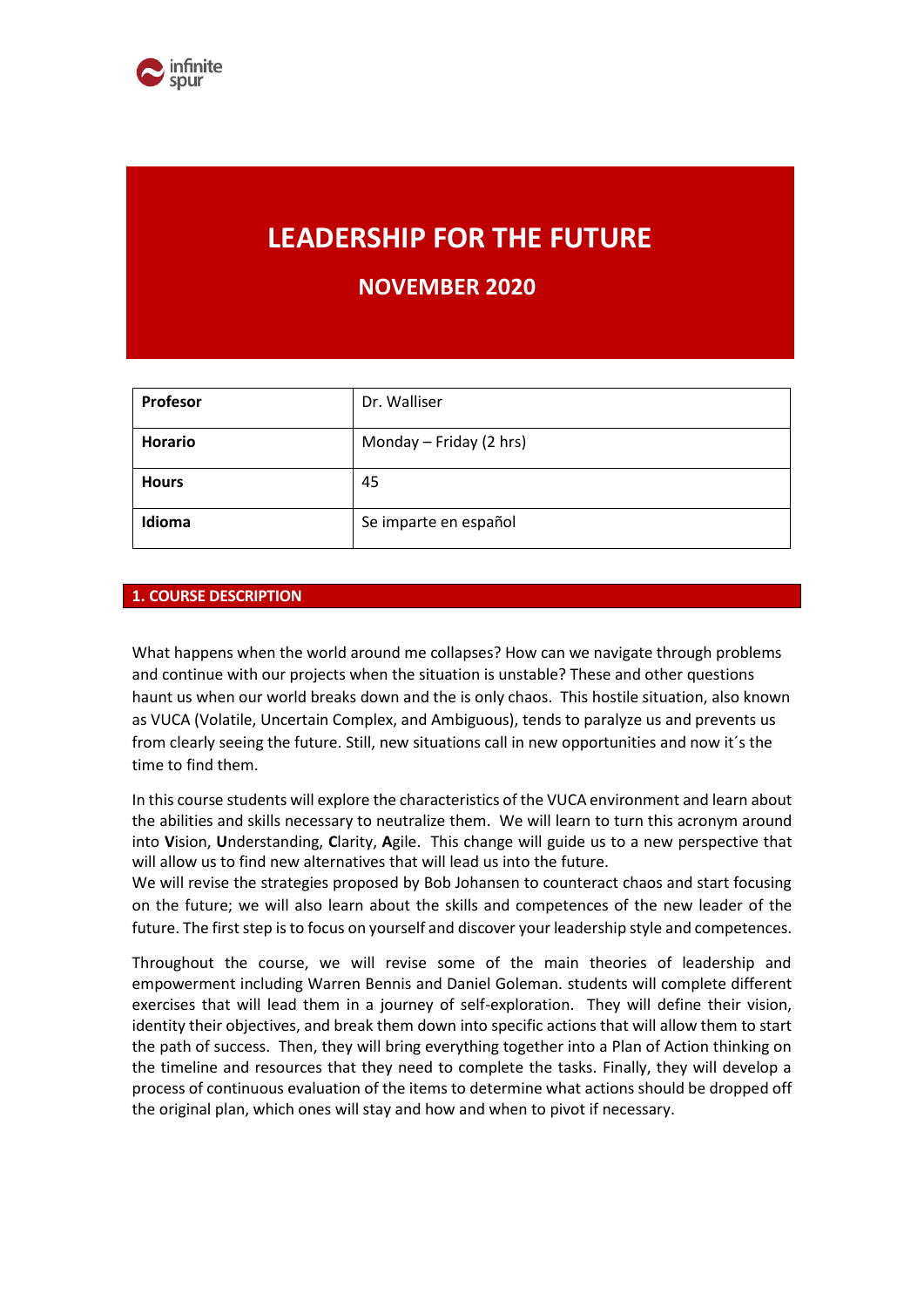

## **2. GOALS & COMPETENCES**

The goal of the course is to provide students to the leadership skills and competences necessary to manage and lead processes of change in an adverse and uncertain context. Upon completion of the course students will be able to identify

| Competence 1. | Understand what is a VUCA (Volatile, Uncertain, Complex and             |  |  |
|---------------|-------------------------------------------------------------------------|--|--|
|               | Ambiguous) environment and how to look effectively into the future.     |  |  |
| Competence 2. | How to flip VUCA around to become a Vision, Understanding; Clarity      |  |  |
|               | and Agile environment.                                                  |  |  |
| Competence 3. | Understand different leadership styles and when to used them in an      |  |  |
|               | effective manner                                                        |  |  |
| Competence 4. | How to draw a Vision into the future                                    |  |  |
| Competence 5. | How to come up with creative solutions and draw an action plan          |  |  |
| Competence 6. | Learn how to evaluate all of the actions in order to identify errors in |  |  |
|               | the planification as soon as possible to be able to pivot to a new      |  |  |
|               | scenario in a short time.                                               |  |  |

## **3. UNITS**

We all learn by doing, but sometimes is better to learn ahead of time.

The program is divided in four units.

#### *Module 1: VUCA Context*

- 1.1 VUCA environment: Volatile, Uncertain, Complex, Ambiguous, Environment
- 1.2 VUCA environment transformed: Vision, Understanding, Clarity, Agile.
- 1.3 New skills for the Leaders of the Future.
- 1.4 The Leader´s New Work

#### *Module 2: On Being a Leader*

- 2.1 What does it mean to be a leader for the future?
- 2.2 Learning the Basics (Warren Bennis)
- 2.3 Leadership Styles (Daniel Goleman)
- 2.4 Leadership that gets Results.

#### *Module 3: Drawing my Plan of Action*

- 3.1 Challenges of Change
- 3.2 My Vision
- 3.3 Set goals
- 3.4 Break into specific actions
- 3.5 Calendar and planning.

#### *Module 4: Evaluation and Adjustments*

- 4.1 Rigor & Discipline: constant evaluation
- 4.2 Diagram for Evaluation
- 4.3 Reflection & balance
- 4.4 Evaluation & adjustments.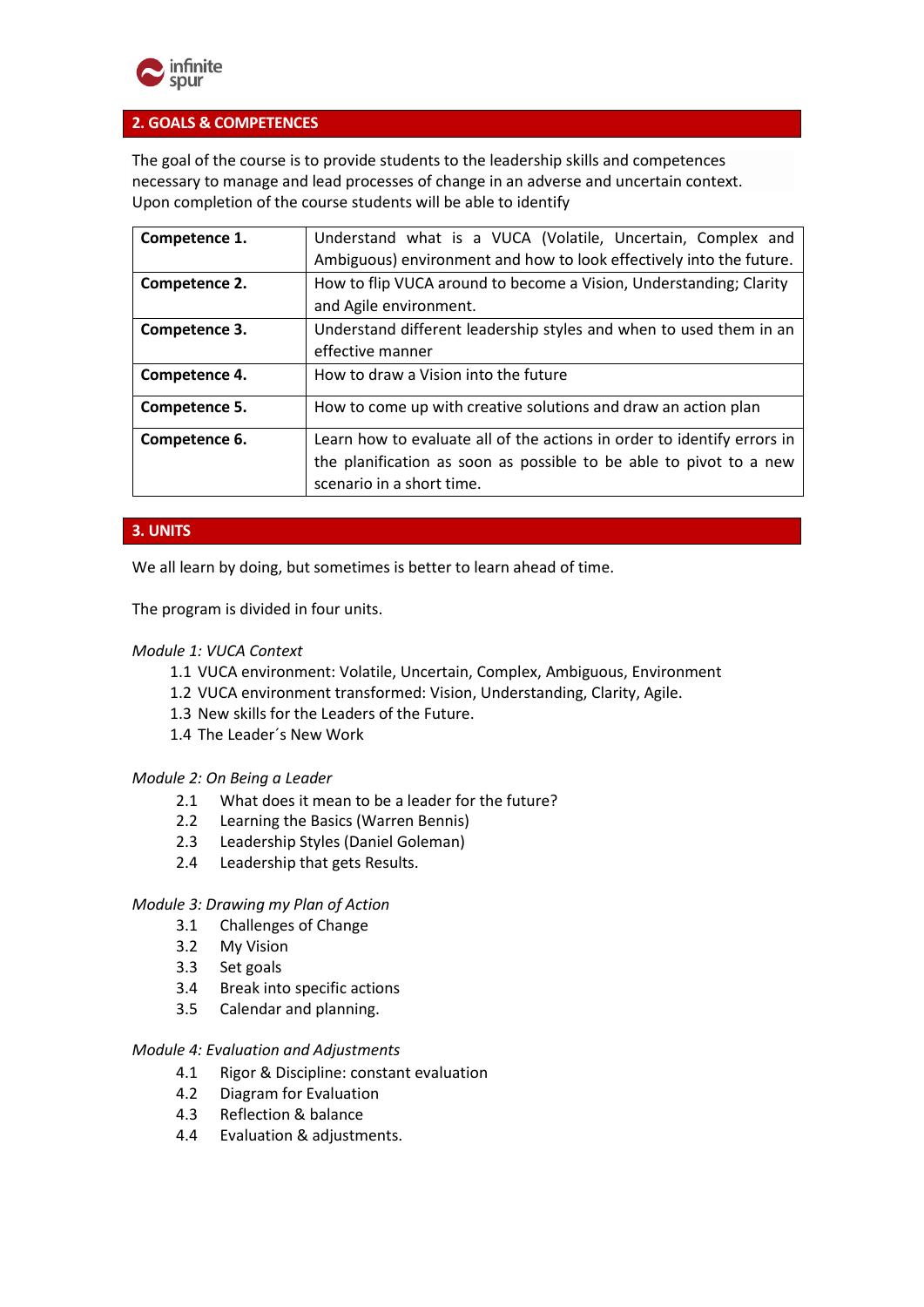

## **4. METHODOLOGY**

The goal of this class is to introduce students to the principles of the leadership for the future and how to apply them in their everyday life. The purpose of authentic leadership development is to empower participants as future leaders and to embark them on the path of personal leadership development. It is an intensive reflective course that requires personal curiosity and reflection from the students, as well as personal openness and sharing in class and leadership discussions.

This virtual program requires meaningful participation in the class discussions. Teaching methodology combines synchronous classroom sessions that meet once a week in a seminar format through Zoom. Al materials will be uploaded in our Google Class.

- 1. Online synchronic sessions (20 hours)
	- o Presentation of the different units
	- o Group activities and discussions
- 2. Individual & Group work. (25 hours)
	- o Readings and practical application of the material
	- o Personal Essays
	- o Design of the personal vision
	- o Work on your personal planning.

# **5. DETAILED SCHEDULE**

| <b>SESSION</b>    | <b>CONTENT</b>                                         | <b>STUDENT'S WORK</b>                                                                                                                                                                                                                                        |  |  |  |
|-------------------|--------------------------------------------------------|--------------------------------------------------------------------------------------------------------------------------------------------------------------------------------------------------------------------------------------------------------------|--|--|--|
| Week 1            | <b>MODULE 1:</b><br><b>VUCA vs VUCA</b><br>Environment | 1.1 VUCA environment:<br>Volatile,<br>Ambiguous,<br>Uncertain,<br>Complex,<br>Environment<br>1.2 VUCA environment<br>transformed:<br>Vision, Understanding, Clarity, Agile.<br>1.3 New skills for the Leaders of the<br>Future.<br>1.4 The Leader's New Work |  |  |  |
| Week 2            | <b>MODULE 2:</b><br>On Being a Leader                  | 2.1<br>What does it mean to be a leader for<br>the future?<br>2.2<br>Learning the Basics (Warren Bennis)<br>Leadership Styles (Daniel Goleman)<br>2.3<br>Leadership that gets Results.<br>2.4                                                                |  |  |  |
| WEEK <sub>3</sub> | <b>MODULE 3: PLAN OF ACTION</b>                        | <b>Challenges of Change</b><br>3.1<br>3.2<br><b>My Vision</b><br>3.3<br>Set goals<br>3.4<br>Break into specific actions<br>3.5<br>Calendar and planning.                                                                                                     |  |  |  |